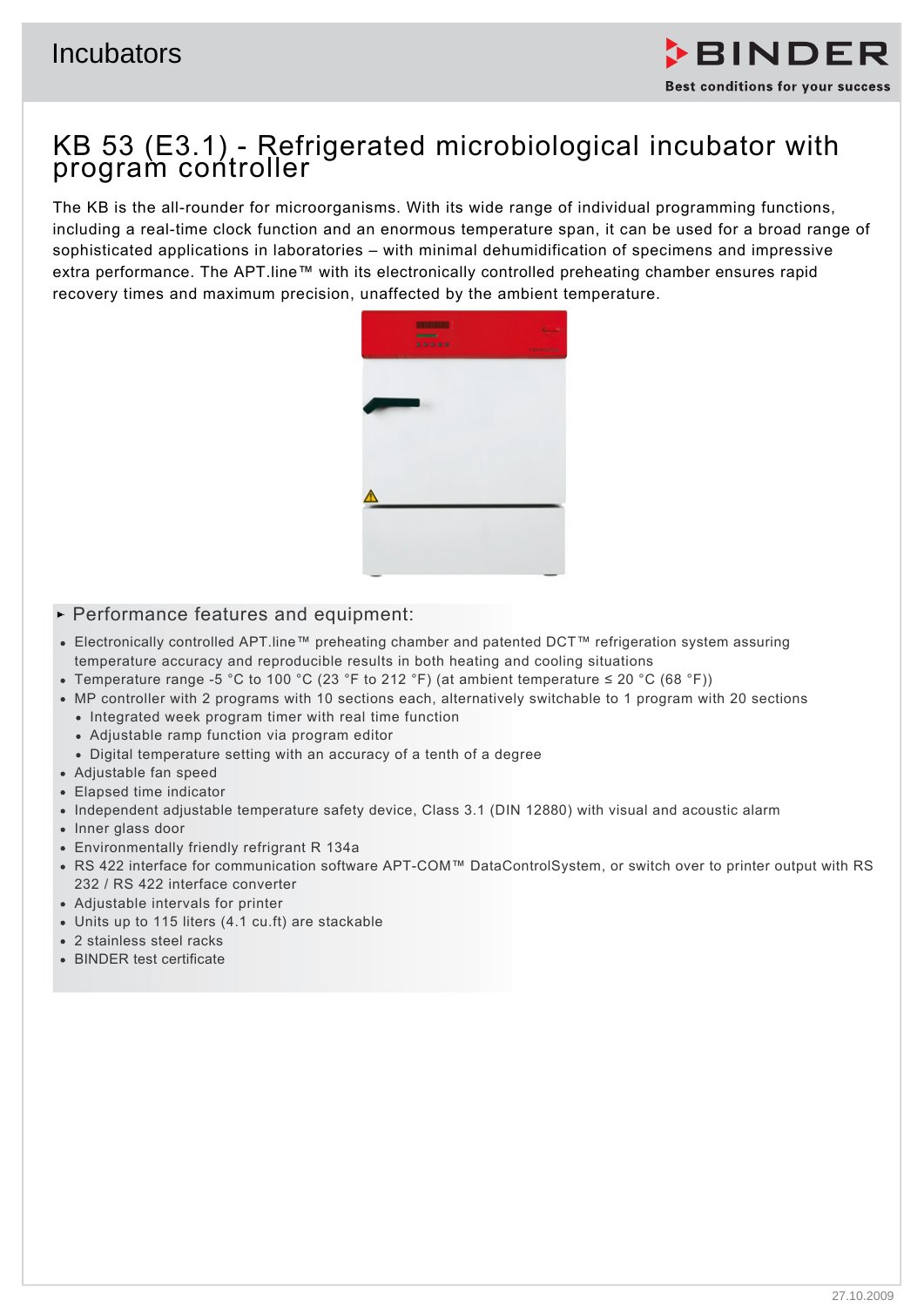

Based on the ice increase on the evaporators the refrigerating capacity decreases at a set value of < 0 °C (32 °F).<br>For this reason the chambers have to be defrosted regularly (approx. once a week).<br>1) 1) at an ambient t

2) up to 98 % of the set value<br>3) these values can be used upon calculation of air conditioning systems<br>All technical data are specified for units with standard equipment at an ambient temperature of 25 °C and a voltage fl

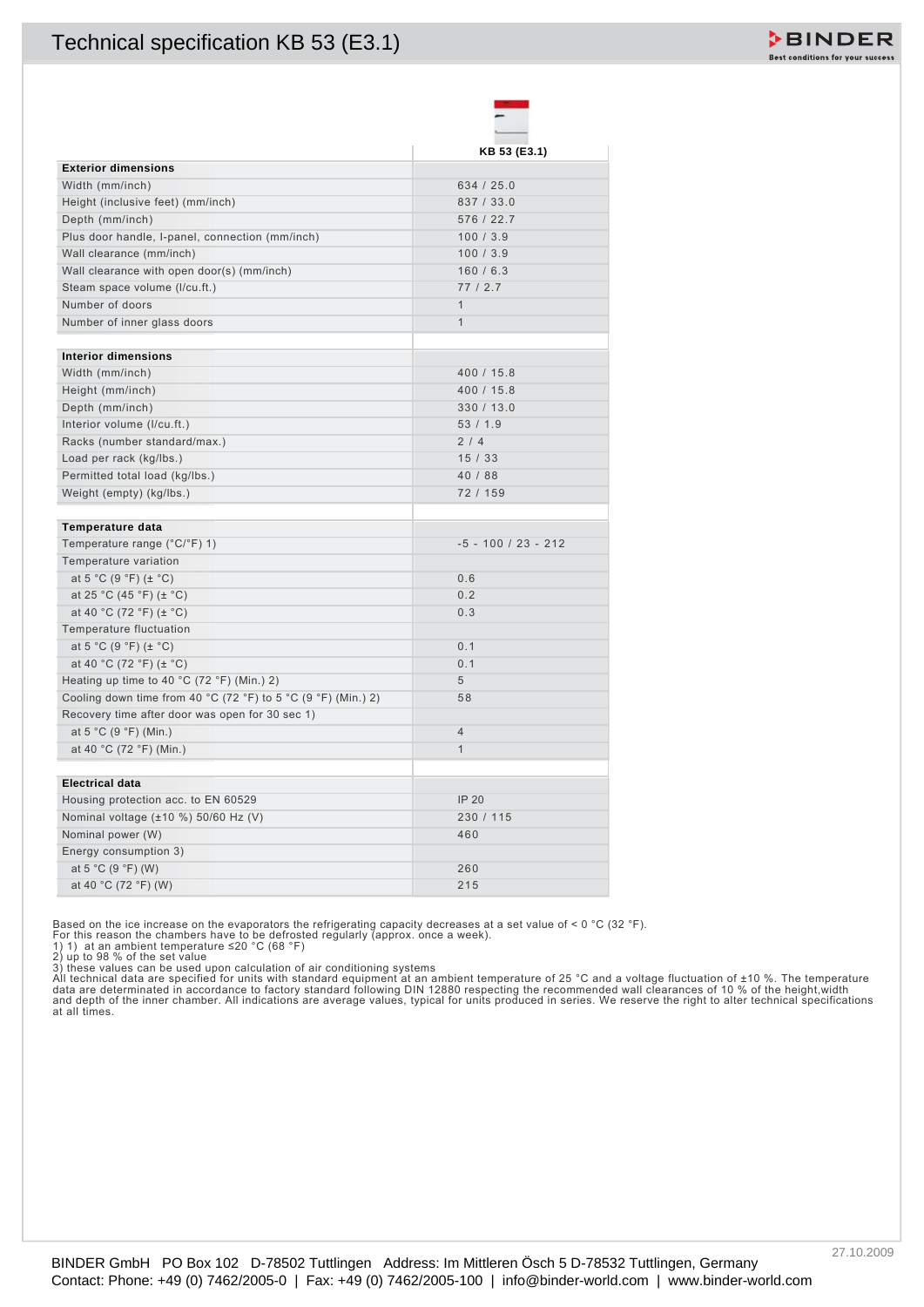



Waterproof interior socket

Switchable waterproof interior socket 230 V AC (max. 500 W), IP 65 protected, with corresponding plug (IP 66 protected)

Access ports

With silicon plugs for inserting external measuring devices into the chamber. Access ports with 10, 30, 50, 100 mm (0.4, 1.2, 2, 3.94 inch) diameter.



Calibration certificates and validation

Contact: Phone: +49 (0) 7462/2006-0 | Fax: +49 (0) 7462/2005-0 | Fax: +49 (0) 7462/2005-0 | Weither a series and their second plus (or information of the series points which access ports which access ports which access por BINDER can significantly reduce the time and effort needed for equipment qualification and validation. We draw on unparalleled knowledge of our equipment applications and years of experience in certification.

|                | Storage |  |
|----------------|---------|--|
| Measuring data | Backup  |  |

Operational data documentation: APT-COM™ DataControlSystem

The only standard software that guarantees seamless documentation of all testing parameters in compliance with standards. Can be fully validated in accordance with GLP/GMP and FDA 21 CFR Part 11.